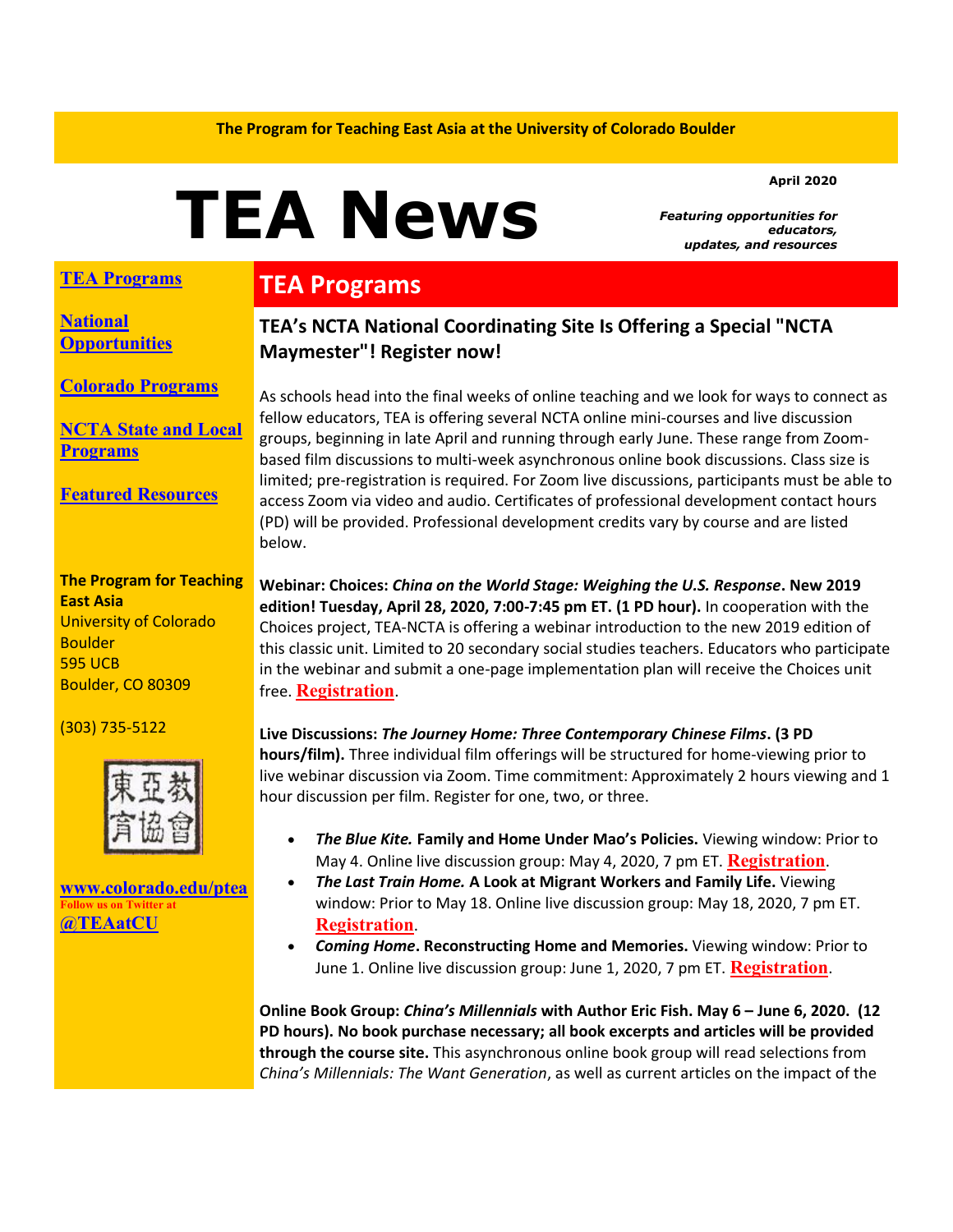coronavirus pandemic on China's millennials. Author Eric Fish will moderate the discussion. The book group consists of four one-week modules. **[Registration](https://colorado.us14.list-manage.com/track/click?u=a98f30f153ca1547742422446&id=5d62a29cd7&e=ba177fc7e9)**.

**Online Children's Literature Book Group:** *The Sound of Silence.* **May 8 – June 3, 2020. (8 PD hours).** Explore the sounds and sights of contemporary Tokyo in this three-module asynchronous online book group for K-6 teachers featuring the picture book, *The Sound of Silence,* written by Katrina Goldsaito and illustrated by Julia Kuo. **[Registration](https://colorado.us14.list-manage.com/track/click?u=a98f30f153ca1547742422446&id=71af8ab5c3&e=ba177fc7e9)**.

## <span id="page-1-0"></span>**National Opportunities**

**NCTA Webinars from the Five College Center for East Asian Studies.** New offerings include three focusing on religion in China: Confucianism (April 29), Daoism (May 13), and Buddhism (June 3). Others look at samurai (April 21), COVID-19 in Taiwan and Singapore (May 7), and the Freeman Book Award winner *Girl of the Southern Sea* (June 23). More **[information](https://colorado.us14.list-manage.com/track/click?u=a98f30f153ca1547742422446&id=6e362c2372&e=ba177fc7e9)**.

#### **Previously Announced National Opportunities**

**Elgin Heinz Outstanding Teacher Awards. New application deadline: September 15, 2020.** Nomination/application materials for the 2020 Elgin Heinz Outstanding Teacher Award are now available. This award is designed to honor exceptional K-12 classroom teachers in the United States who further mutual understanding between Americans and Japanese. This year's award will be focused on teachers of Japanese language. **[Application](https://colorado.us14.list-manage.com/track/click?u=a98f30f153ca1547742422446&id=1e8a7c2f98&e=ba177fc7e9)**.

### <span id="page-1-1"></span>**Colorado Programs**

**Denver-Takayama Sister Cities Online Book Club. April 28, 2020, 7 pm.** This inaugural online discussion will focus on *Autumn Light, Season of Fire and Farewells*, by Pico Iyer. RSVP to Steve Comstock, **[steve@trainersfriend.com](mailto:%20steve@trainersfriend.com)**.

## <span id="page-1-2"></span>**NCTA State and Local Programs**

**NCTA Summer Institute:** *Ties that Bind the U.S. and East Asia***. July 29 – August 2, 2020. Registration deadline: April 26, 2020.** Participants will explore links between Boston and East Asia through a variety of field experiences. Preference given to world and U.S. history teachers. **[Applications](https://colorado.us14.list-manage.com/track/click?u=a98f30f153ca1547742422446&id=5762a9e5f1&e=ba177fc7e9)** are still being accepted.

### <span id="page-1-3"></span>**Featured Resources**

The Five College Center for East Asian Studies is presenting author Holly Thompson reading her picture book *The Wakame Gatherers* through June 30, 2020. The reading is available on **[YouTube](https://colorado.us14.list-manage.com/track/click?u=a98f30f153ca1547742422446&id=30cb2b1798&e=ba177fc7e9)**, and a teacher's guide is available from Lee & Low, the publisher, **[here](https://colorado.us14.list-manage.com/track/click?u=a98f30f153ca1547742422446&id=1d9e01f9c2&e=ba177fc7e9)**. In another **[video](https://colorado.us14.list-manage.com/track/click?u=a98f30f153ca1547742422446&id=e1a2ba4c24&e=ba177fc7e9)**, Thompson reads three chapters from her YA book *Falling into the Dragon's Mouth.* The video concludes with a brief writing activity. Note that Lee and